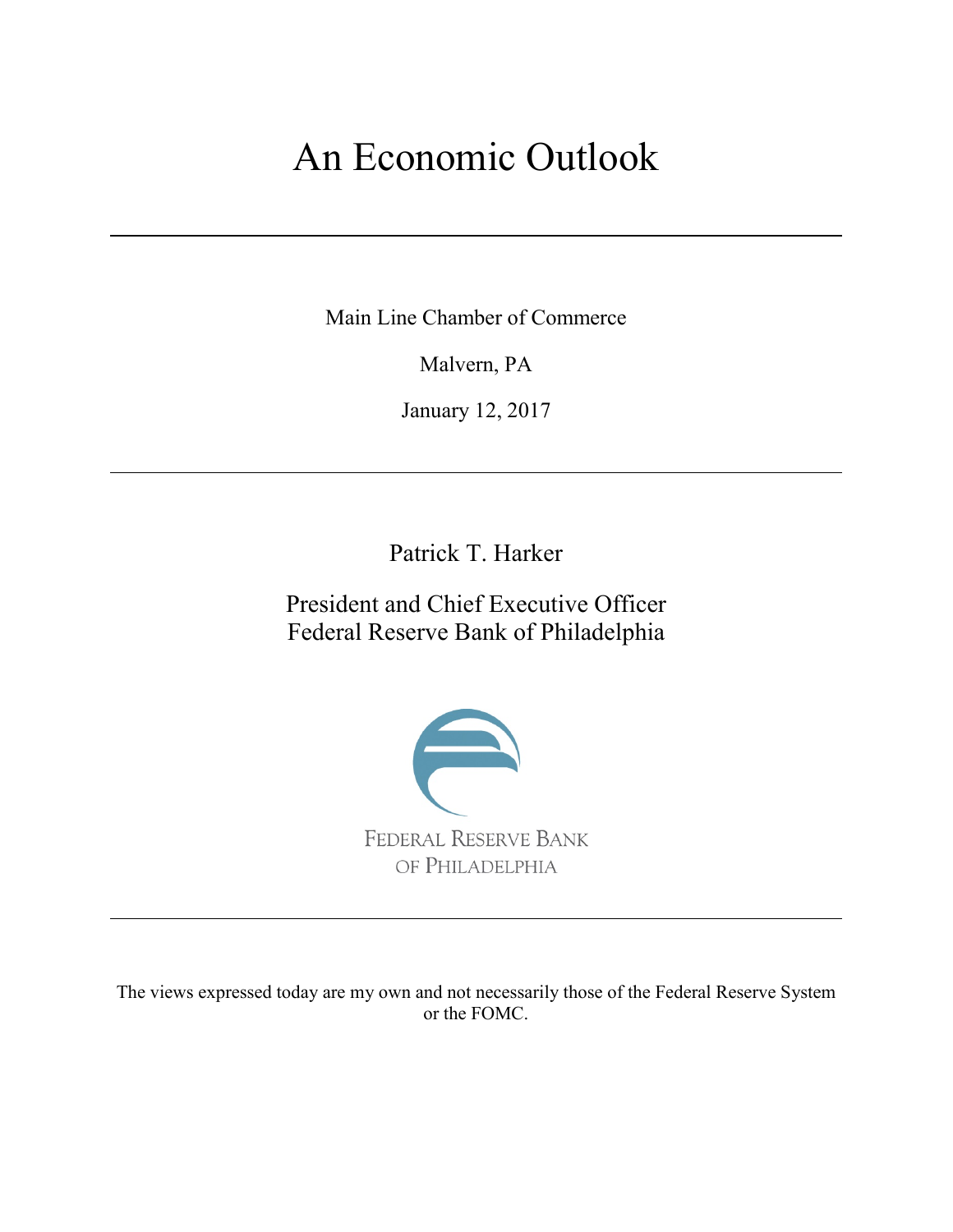#### **An Economic Outlook**

Main Line Chamber of Commerce

January 12, 2017

Patrick T. Harker President and Chief Executive Officer Federal Reserve Bank of Philadelphia

#### **Introduction**

Good morning; it's a pleasure to be here. This is my first public speech since we raised rates in December as well as my first as a voting member of the Federal Open Market Committee (FOMC). I'm trying not to take it personally that people seem to find my opinions much more interesting nowadays.

Today, I'd like to give an overview of the economy, talk about the implications for monetary policy, and explore some of the issues affecting the region — particularly workforce development.

Before I start, however, I should add the usual disclaimer that the views expressed today are mine alone and do not necessarily reflect those of anyone else in the Federal Reserve System.

#### **Growth**

The headline is that things are looking pretty good, or as I should say as a policy wonk: "The economy is displaying considerable strength." Gross Domestic Product continued to grow in the third quarter at an even faster pace than in Q2. Third-quarter growth was recently revised up to 3.5 percent. That was driven largely by consumption.

Consumer confidence is strong, retail sales are still solid — though slightly slower than previously anticipated — and equity markets are up.

The New Orders Index, though positive, fell slightly in December, though the Regional Business Activity Index increased sharply.

All in all, the snapshot is of a robust American economy.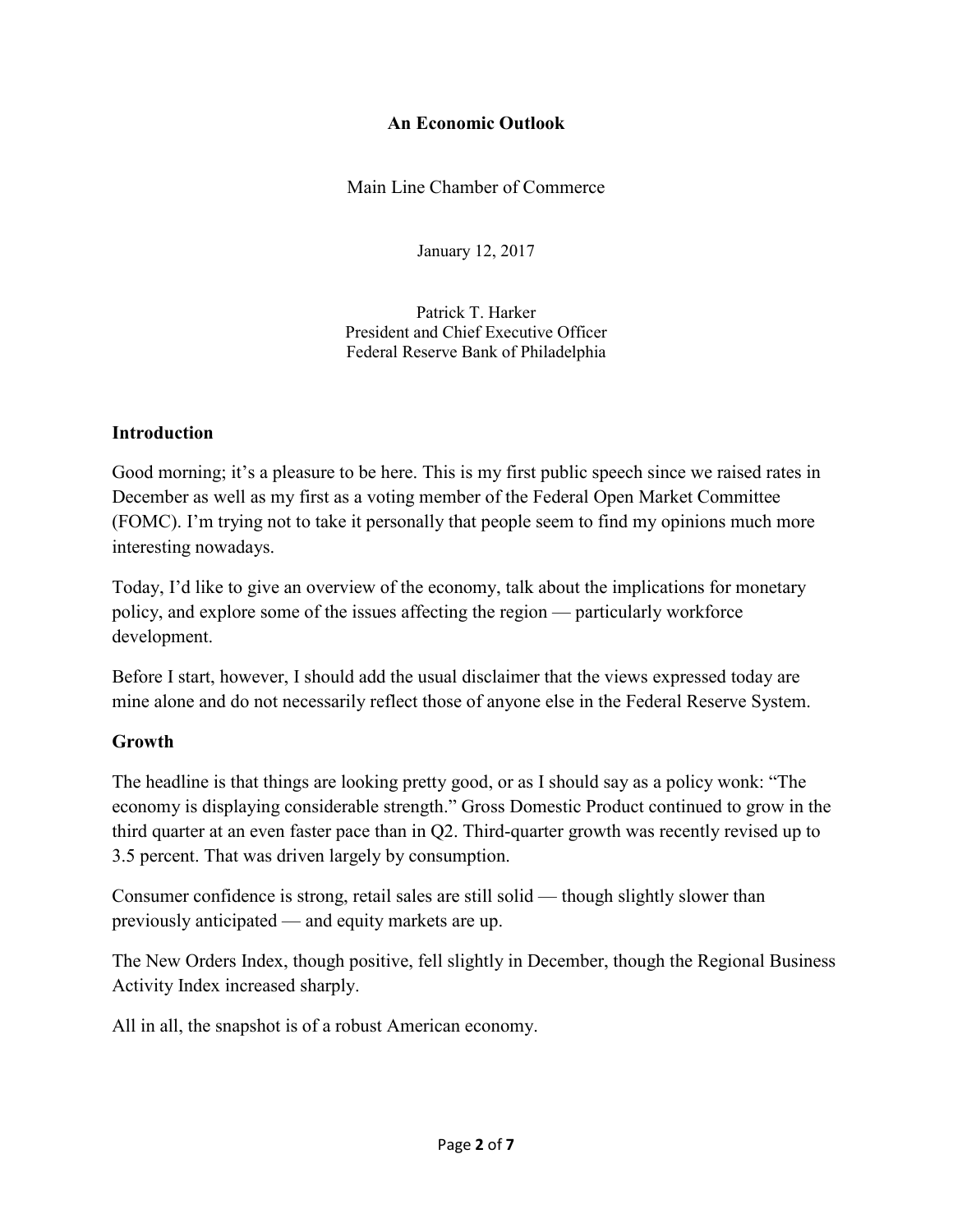## **Inflation**

As you know, the Fed has a dual mandate of maximum employment and price stability. In its simplest terms, that means that most people can find a job if they're looking, and inflation stays low and stable.

Starting with inflation, we aim for an average of 2 percent. A little higher or a little lower from time to time is not something to worry about. We don't need to be exactly at 2 percent all the time. We're looking for an average over the medium term.

People sometimes assume that the Fed worries more about inflation being too high than too low. But we give equal weight to the distance from our goal regardless of the direction. Over the past few years, inflation has been below target. That's the main reason interest rates have been so low for so long. We're starting to see some upward movement in the price index for personal consumption expenditures, which excludes food and energy. This is a long name for the Fed's preferred inflation measure. Most economists simply call it "the core PCE," and it has increased to 1.7 percent, near our target.

I know the joke is that Fed policymakers must not eat or drive, because we prefer the core measure. But we're looking for underlying trends and stripping out those volatile components gives us a better read. That said, the yearly growth in the headline PCE index has also increased, rising to 1.0 percent in the third quarter of 2016, from 0.3 percent a year earlier.

Additionally, inflation expectations are starting to rally around the 2 percent goal. One important facet of economics is that expectations can play a role in outcomes, particularly in inflation. It's something of a monetary self-fulfilling prophecy. If markets believe inflation will remain low, it's more likely to do so. And over the past few years, not everyone was on the same page with their predictions. But as expectations consolidate around our target rate, it makes it more likely that our target will become reality.

Looking at all the information and the trends over the past few years, I see inflation on course to meet our target sometime this year or next.

# **Labor market**

On the employment side of things, we're doing very well. We had another month of solid gains in December, with the economy adding 156,000 jobs. That's an average of 165,000 over the last quarter of 2016.

The unemployment rate remains low at 4.7 percent, which is at, or below what most economists believe is its natural rate of about 5 percent. The natural rate is the rate that we expect in a healthy economy. Unemployment is never zero, because people will always move from job to job, and we add new people to the workforce every day**.**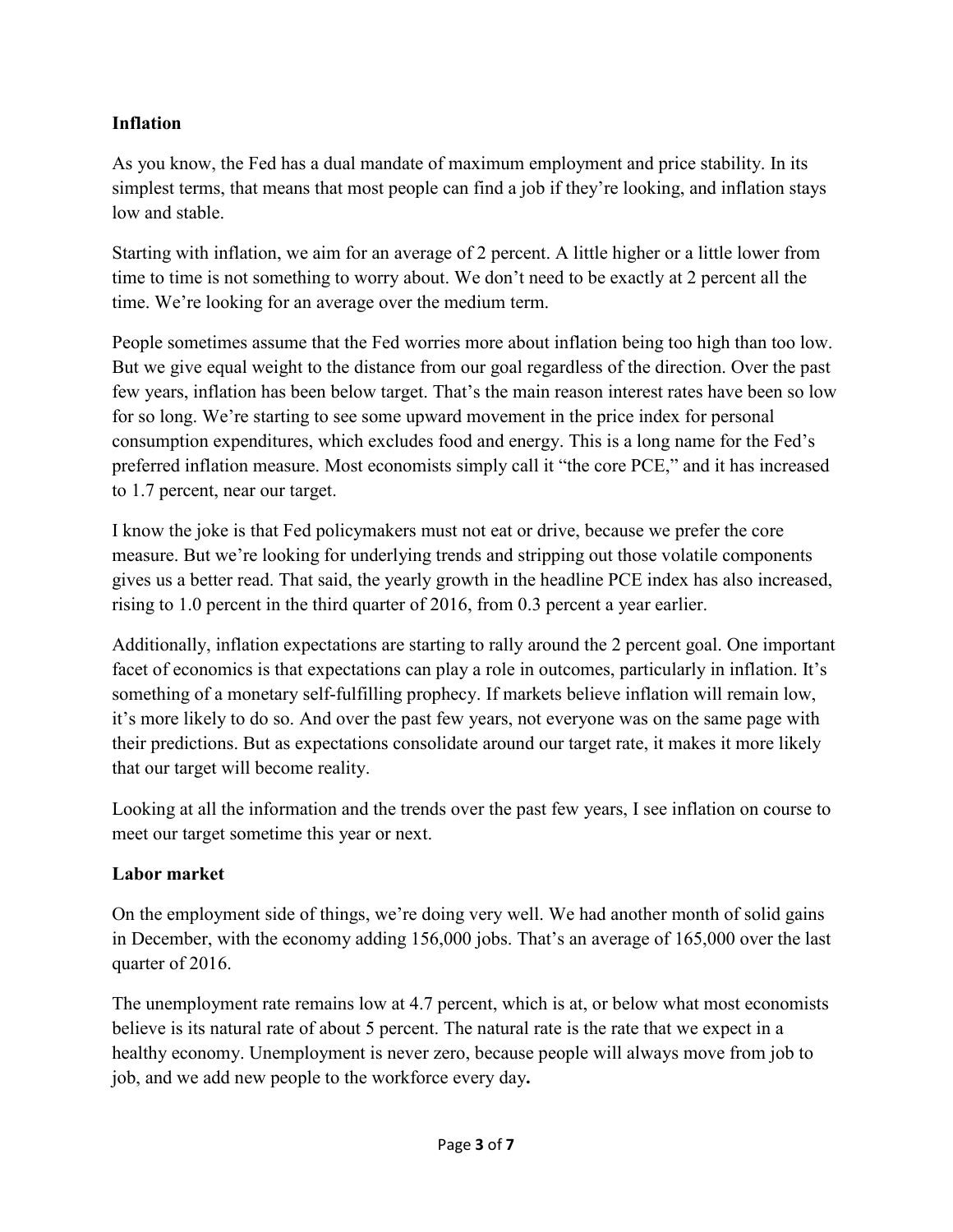Of course, we don't just look at the headline unemployment rate. And it should be noted that joblessness hits some portions of the population worse than other demographics. For instance, the unemployment rate for African-American males was 8.6 percent in December, almost four percentage points higher than the average for the entire adult population.

There's also a lot of talk about hidden pockets of unemployment, with particular concern that people may have dropped out of the labor market entirely, out of frustration. But even the broadest measure of unemployment has declined. That's the U6 measure, which takes into account people who aren't currently looking for a job but say they want one and people who are working part-time but would like to be full-time. That rate has dropped to 9.2 percent. While that's still higher than headline unemployment, it's worth noting that U6 peaked at about 17 percent during the worst of the recession and its aftermath.

Demand for labor also remains strong and more people are quitting their jobs. That's good news for the economy — it shows workers are more confident they can find another one — though I suppose some overworked HR managers might not be 100 percent thrilled about it.

Layoffs also remain at all-time lows and job postings are near historical peaks. We continue to hear from our business contacts that finding workers, especially in certain occupations, is getting progressively more difficult.

Taking all these factors into account, it's safe to call the U.S. labor market more or less at full health.

You'll note my previous remarks referred to the economy as a whole. Things aren't evenly distributed across this huge and diverse country. We're in Pennsylvania and things are different here. The state's unemployment rate has been higher than the national average, though it finally edged down in November, from 5.8 percent in October to 5.7 percent. That's the first decrease since January of last year.

Employment growth has been slower as well: While the country has experienced a rate of 1.7 percent in job growth, we've seen a rate of just 0.6 percent.

I point this out in part because this is when I get to praise the structure of the Federal Reserve System. I think it's uniquely American to have a decentralized central bank. To have a structure that makes policy for a huge and incredibly varied economy, but takes into account the differences between regions. We know that the economic fortunes of Camden don't look like those of Seattle. And when the FOMC comes together, the presidents of the 12 banks get to be a voice for their communities and businesses.

I also mention it because I'm interested to hear your take on the employment situation in the area and the state. How are you faring? Something I've heard over and over again from businesses of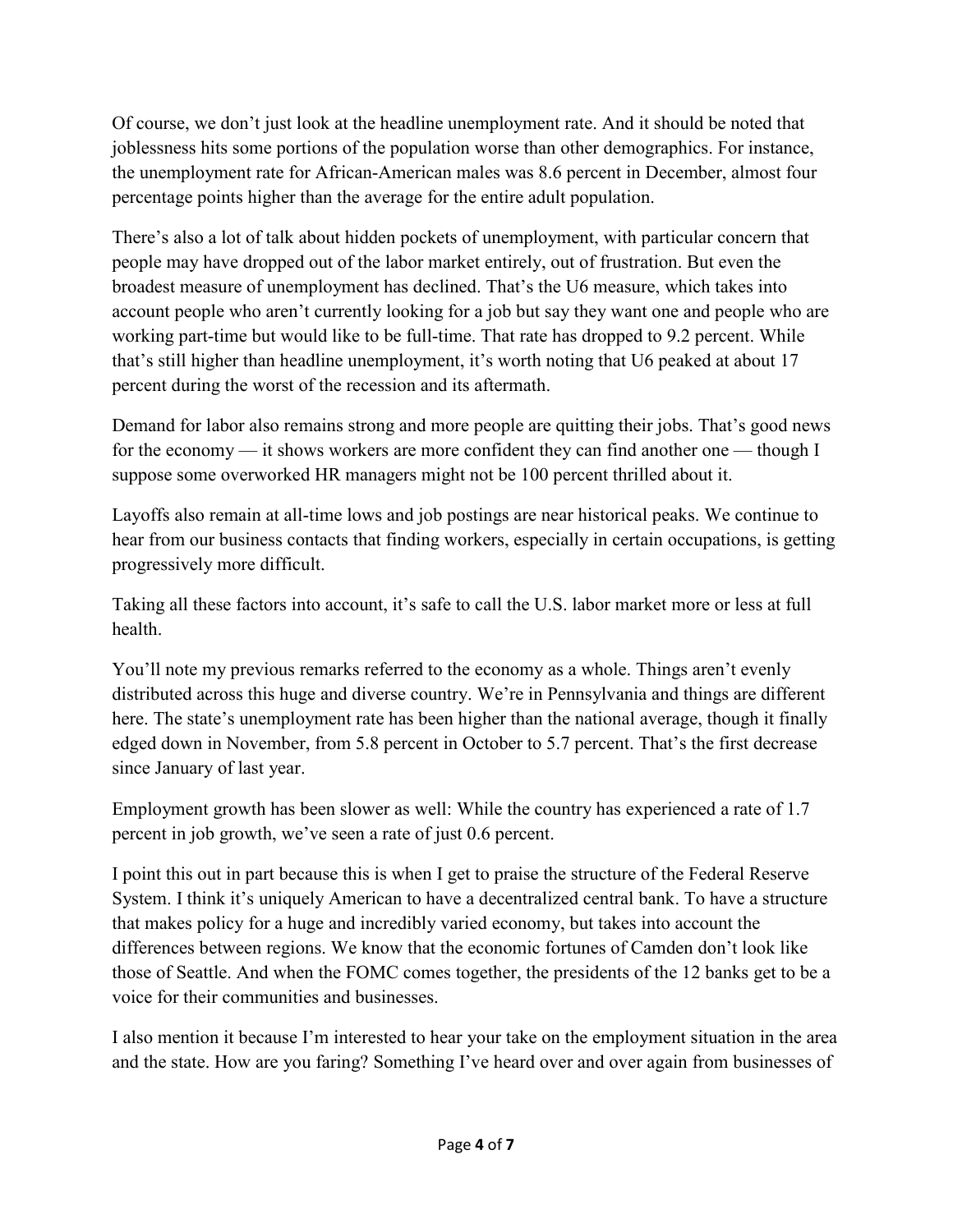all sizes is that they have the jobs; they just can't find the people. There seems to be a skills void that can't be filled by the existing workforce.

My staff recently conducted a study on what they call "opportunity occupations." These are jobs that pay at or above the national median income, but that don't require a traditional four-year degree. They make up close to 30 percent of the job market nationally. If we reconsider the way we are training people and further promote the occupations that require special skills, but not a traditional bachelor's degree, we can start to maximize the potential of our workforce. Let's stop trying to make post-secondary education "one-size-fits-all" when our job needs and workforce are so varied.

This is something that I think and talk a lot about. I'm a son of the district and an unapologetic cheerleader for it. I'm invested, not just as the president of the Philadelphia Fed, but as someone who sees the great potential of this region. I want to see us become a destination for business, and that means making the best use of our greatest resource: Our people.

I should be clear that I don't have the power to change any policy or enact any law that can bring that kind of investment. But I can make the economic case to the people who do. We need to attract talent, train the people we have, and make the tristate area a top destination, in part by offering a world-class workforce.

It's Peter Drucker 101: Play to your strengths. I always tell people that the best business advice I have is: Make yourself invaluable. I'd offer the same advice to any city or region looking to become a business destination.

# **Labor Force Participation Rate**

I will also note that despite positive overall trends in the labor market, the participation rate is lower than I'd like.

The labor force participation rate is a fairly basic calculation. It divides the workforce — those employed plus those looking for work — by the population over the age of 16. That does not include people who've taken themselves out of the labor force.

The participation rate has been declining over the years, and it plummeted in the aftermath of the crisis and recession, which is what we would expect. Recessions cause dips in the participation rate, and it tends to rebound as the economy does. But over the past six years, the rate hasn't risen back up as much as we might have thought. We can explain a number of reasons for this, but later on I will talk of one trend that's something of a mystery.

A portion of the drop is that we simply can't meet historical surges. In the 60s and 70s, as women entered the workforce in greater numbers, the rate surged. But we no longer have a large, untapped portion of the population that can offer the same boost. So, we have to readjust expectations somewhat.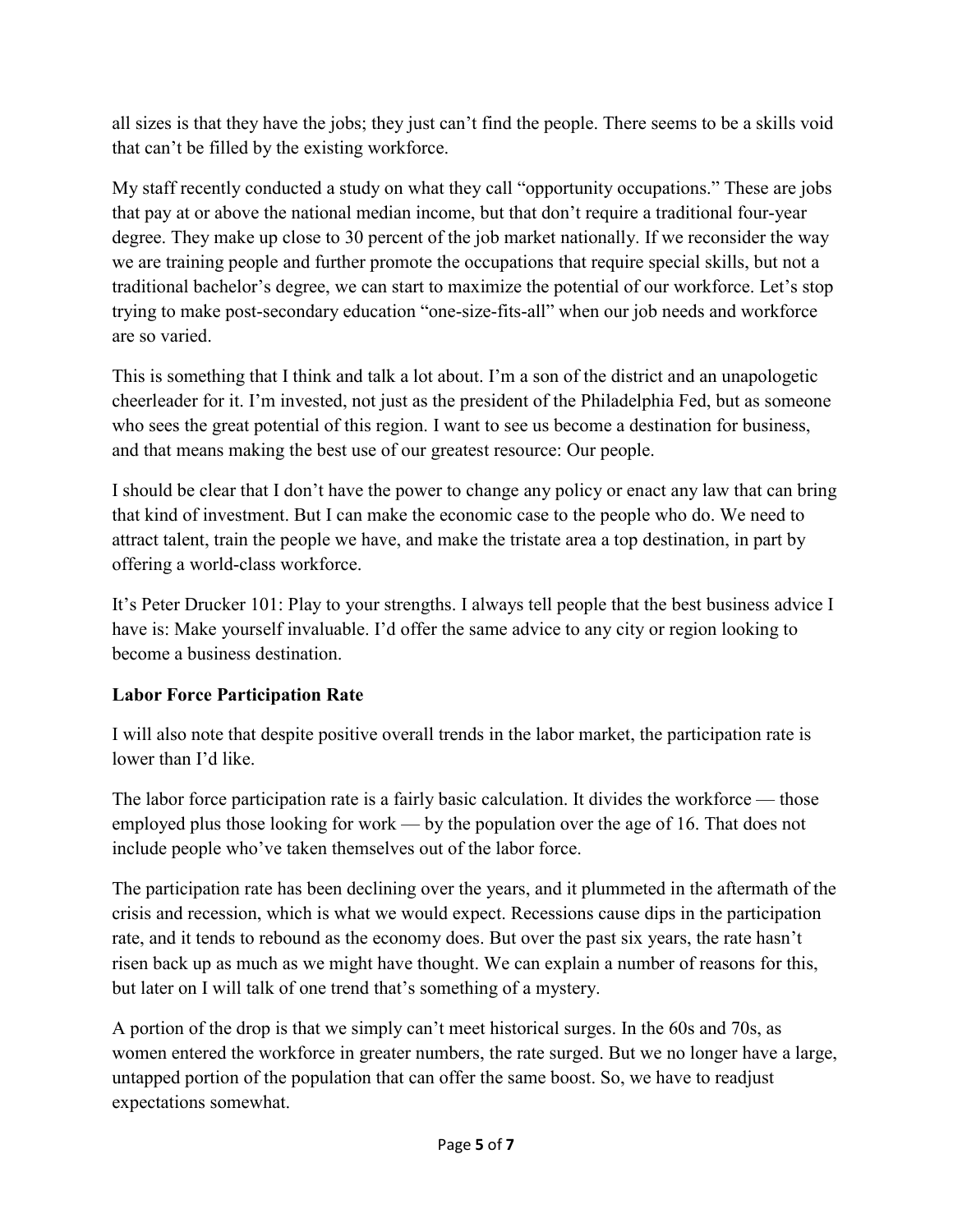Another contributing factor is lifestyle fit: Fewer high school and college students are working while they're in school, and some people have decided that they're content to have singleincome households.

Then there is the big one: Demographics. The initial wave of the baby boom generation has started to retire. As the boomers exit the workforce, they're not being replaced in the same numbers. Not to mention, we're living longer, so the share of people on the retirement end is even larger. This is the overwhelming factor affecting participation, and I'll return to it shortly.

First, however, the mystery of the missing prime-aged males: This very unfairly named group consists of men aged 25 to 54. For reasons that we're not quite sure of, their participation has been dropping. In [1](#page-5-0)954, the rate for all males was 98 percent, compared to 88 percent today.<sup>1</sup> This makes for one of the lowest participation rates for prime-age males among developed countries, and one of the most rapid declines.

Again, the impact has not been felt evenly. Among prime-age African-American men, the participation rate has fallen from 91 percent in 1972 — the oldest data available — to 80.3 percent today.

There are some troubling features of this decline among all men. The first is that dropping out seems to be a persistent state. The majority of men who report not working in any given month hadn't worked in the previous year either. The second is that this demographic, when working, adds to overall productivity, so the economy feels their loss when they are out of the workplace.

I do want to reiterate that the group we're talking about is men who are out of the labor force. For prime-age males *in* the workforce, the unemployment rate is low, and the U.S. fares a lot better than our counterparts.

As I said, we don't really know why this is happening to any degree of certainty. It could be that men participate in the workforce more intensively in their thirties and forties, so it's reasonable to assume the ageing population is playing a role. But when we analyze the data, it turns out that nonparticipation goes up as the age goes down. That is, the younger the age group, the more likely they are to be out of the workforce. The data also show that participation rates follow educational attainment.

The consequences for this group's lack of participation are severe, both for them and the economy. Around one-third of nonparticipants live below the federal poverty line. Most get by on government assistance or financial support from spouses or other family members.

<span id="page-5-0"></span> $\overline{\phantom{a}}$ <sup>1</sup> Council of Economic Advisors, June 2014. "The Long-Term Decline in Prime-Age Male Labor Force Participation," June 2014, available at

[www.whitehouse.gov/sites/default/files/page/files/20160620\\_cea\\_primeage\\_male\\_lfp.pdf](#page-0-0) (last accessed January 9, 2017).